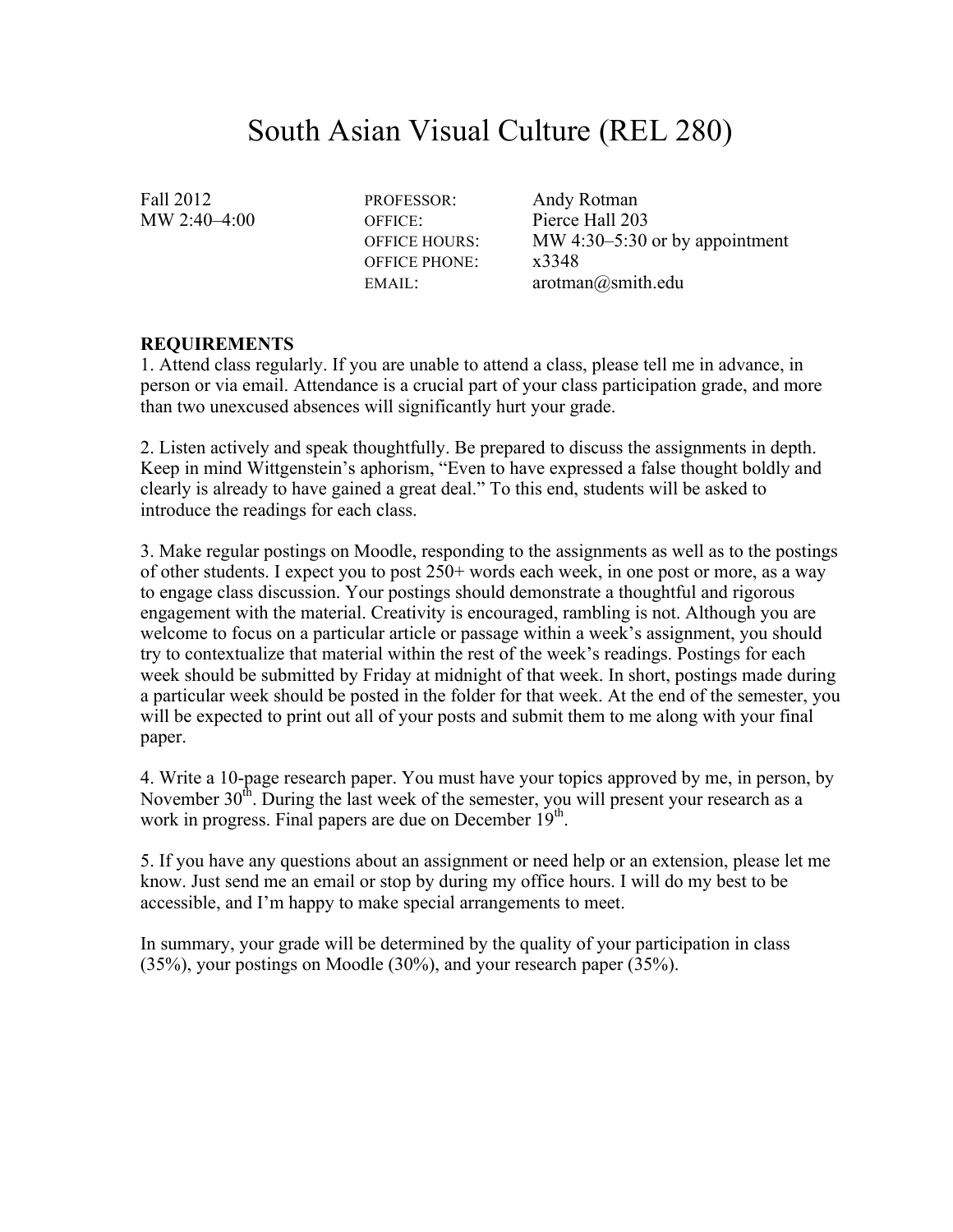# **REQUIRED READING**

John Berger, *Ways of Seeing*. New York: Penguin Books, 1977.

Christopher Pinney, *Camera Indica: The Social Life of Indian Photographs*. University of Chicago Press, 1997.

Sumathi Ramaswamy, *The Goddess and the Nation: Mapping Mother India*. Durham and London: Duke University Press, 2010.

Subha Rao and Pratap Mulick, *Valmiki's Ramayana.* Amar Citra Katha. Bombay: India Bookhouse Limited, 1998.

Emma Tarlo, *Clothing Matters: Dress and Identity in India*. London: Hurst & Company, 1996.

•Books are available at Grécourt Bookshop in the Campus Center.

**•**All other readings will be found in the source book or will given to you as handouts. Source books are available at Paradise Copies, 21 Conz Street, (413) 585–0414.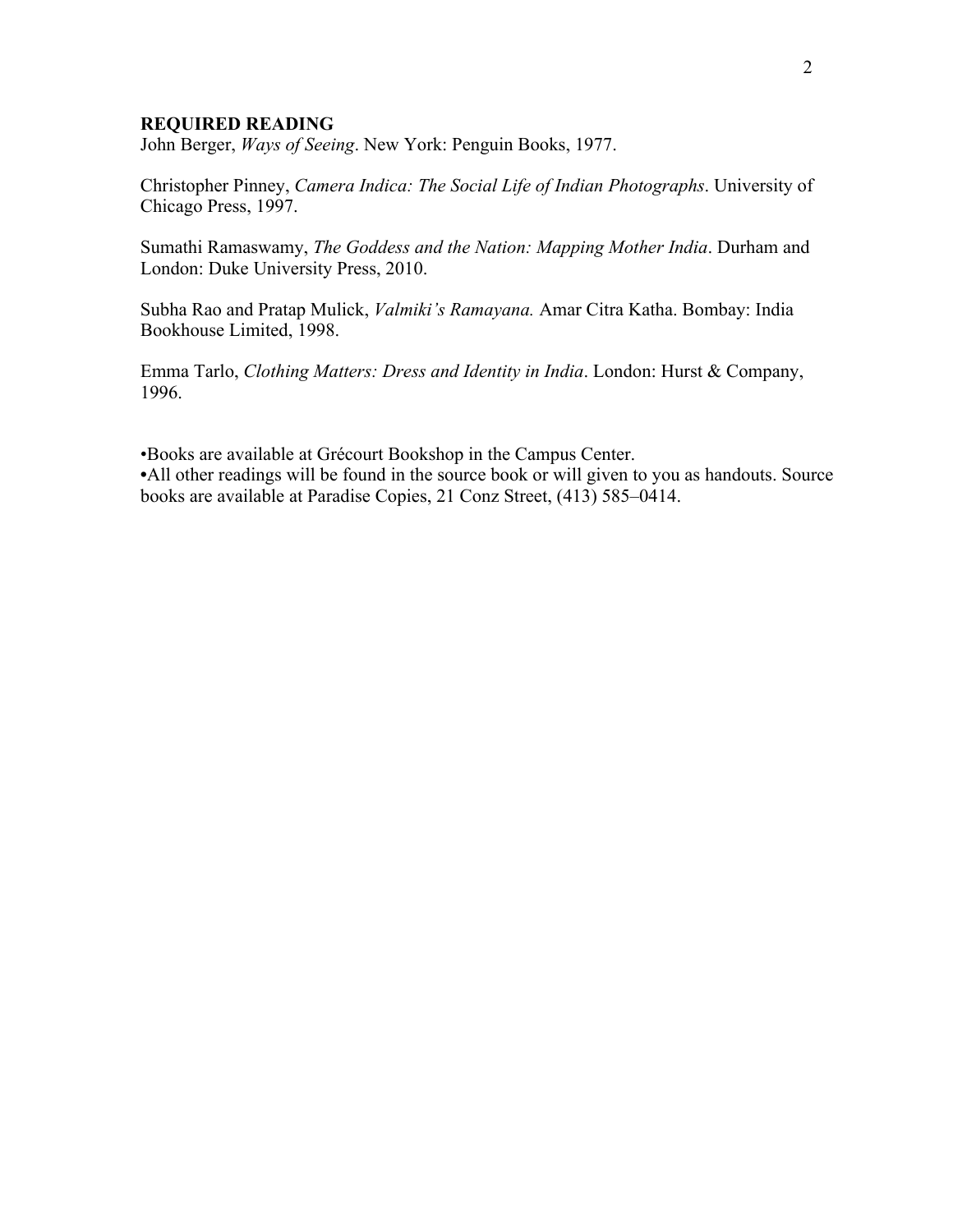# **WEEK 1** (9/10, 9/12)

## i. INTRODUCTION

ii. VISUALITY AND THE FUNCTION OF OBJECTS IN INDIA

•Davis, Richard H. 1997. *Lives of Indian Images*. Princeton: Princeton University Press. "Living Images," 14–50 (handout)

# **WEEK 2** (9/17/, 9/19)

i. WAYS OF SEEING 1

•Berger, John. *Ways of Seeing*. New York: Penguin Books, 1977. Selections, 1–81

•Appadurai, Arjun and Carol Breckenridge. In *Museums and Communities: The Politics of Public Culture*. Edited by Ivan Karp, Chrisitine Mullen Kreamer, and Steven D. Lavine. Washington and London: Smithsonian Institution Press.

"Museums are Good to Think: Heritage on View in India," 35–55 (handout)

## **VIEWING**

Look at Indian portraiture at http://www.oldindianphotos.in/search/label/Portrait.

#### ii. WAYS OF SEEING 2

•Berger, John. *Ways of Seeing*. New York: Penguin Books, 1977.

Selections, 83–155

•Srivatsan, R. In *Conditions of Visibility: Writings on Photography in Contemporary India*. Calcutta: Stree Publishers; Mumbai: Distributed by Popular Prakashan, 2000.

"Looking at Film Hoardings," 59–76 (handout)

## **VIEWING**

Look at Anna Palakunnathu Matthew's "Bollywood Satirized" at http://annumatthew.com/PortfolioBollywood Satirized/index.html.

# **WEEK 3** (9/24, 9/26)

i. PHOTOGRAPHY: POWER AND POLITICS 1

•Pinney, Christopher. *Camera Indica: The Social Life of Indian Photographs*. University of Chicago Press, 1997.

Prologue, 11–16 1. "Stern Fidelity" and "Penetrating Certainty," 17–71

# ii. PHOTOGRAPHY: POWER AND POLITICS 2

•Pinney, Christopher. *Camera Indica: The Social Life of Indian Photographs*. University of Chicago Press, 1997.

2. Indian Eyes, 72–107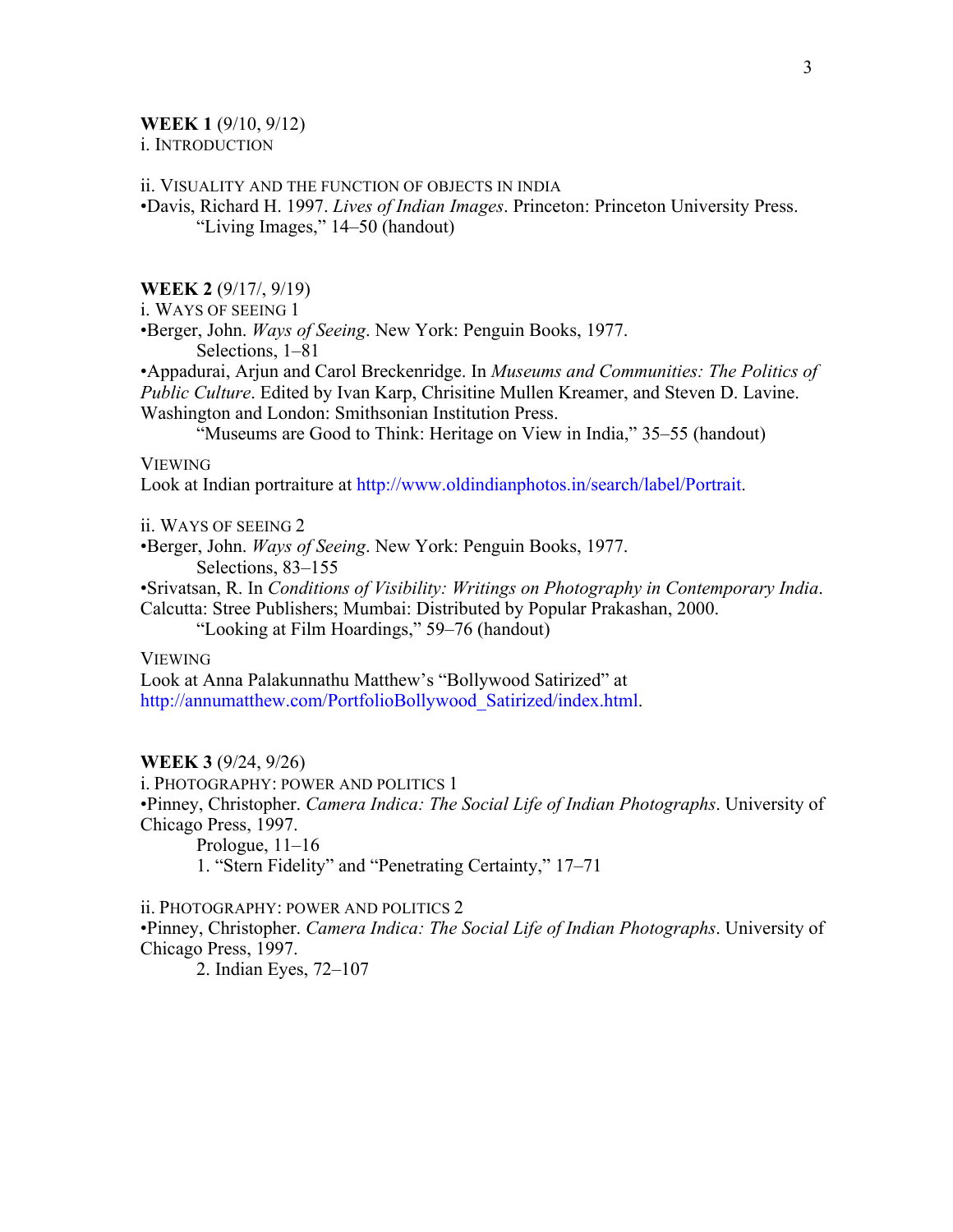INDIA THROUGH THE LENS—SELECTIONS AND PRESENTATIONS FROM: •Dehejia, Vidya, et al. *India through the Lens: Photography 1840–1911*. Washington, DC: Freer Gallery of Art and Arthur M. Sackler Gallery, Smithsonian Institution in association with Mapin Publishing, Ahmedabad, 2000. (SC/Art TR103.I53) •Furneaux, J. *Glimpses of India: A Grand Photographic History of the Land of Antiquity*.

Philadelphia: Historical Publishing Company, [1895?]. (SC/Neilson 954 F98)

•Gutman, Judith Mara. *Through Indian Eyes*. New York: Oxford University Press:

International Center of Photography, 1982. (SC/Art TR103.G87)

•Pelizzari, Maria Antonella, editor. *Traces of India: Photography, Architecture, and the Politics of Representation, 1850–1900.* Montréal: Canadian Centre for Architecture; New Haven: Yale University Press, 2003. (SC/Art TR103.T72 2003)

•Ryan, James. *Picturing Empire: Photography and Visualization of the British Empire*. Reaktion, 1997. (SC/Neilson DA16.R93)

•Worswick, Clark and Ainslie Embree. *The Last Empire: Photography in British India, 1855–1911*. Millerton, NY: Aperture, 1976. (SC/Neilson & Art DS479.L28)

•http://www.oldindianphotos.in/

•http://Harappa.com/photo3/index.html

•http://www.britishmuseum.org/research/search\_the\_collection\_database/advanced\_search.aspx note: Try "India" for *category* and, say, "tribal photograph" for *free text*. …and so on

**WEEK 4** (10/1, 10/3)

i. PHOTOGRAPHY: POWER AND POLITICS 3 •Pinney, Christopher. *Camera Indica: The Social Life of Indian Photographs*. University of Chicago Press, 1997.

3. Chamber of Dreams, 108–209 Epilogue, 210–213

ii. PHOTOGRAPHY: POWER AND POLITICS 4 *City of Photos*; 60 minutes. Directed by Nishta Jain. 2005

**WEEK 5** (10/8, 10/10)

i. AUTUMN RECESS—NO CLASS

ii. DARSHAN: THOUGHTS ON SEEING AND BEING SEEN

•Eck, Diana. *Darśan: Seeing the Divine Image in India*. Columbia University Press, 1998. "Seeing the Sacred," 3–31 (handout)

•Babb, Lawrence A. "Glancing: Visual Interaction in Hinduism." *Journal of Anthropological Research* 37 (1981): 387–401. (handout)

•Meister, Michael W. In *Los Discursos sobre el Arte*. Edición a cargo de Juana Gutiérrez Haces. XV Coloquio Internacional de Historia del Arte. México: Universidad Nacional Autónoma de México (Instituto de Investigaciones Estéticas), 1995.

"Seeing and Knowing: Semiology, Semiotics and the Art of India," 193–207 (handout)

**VIEWING** 

•Tour temples at http://www.360spin.co.uk/qtvr/bolton/hindutemple.htm and http://www.360spin.co.uk/qtvr/bolton/hindutemple2.htm.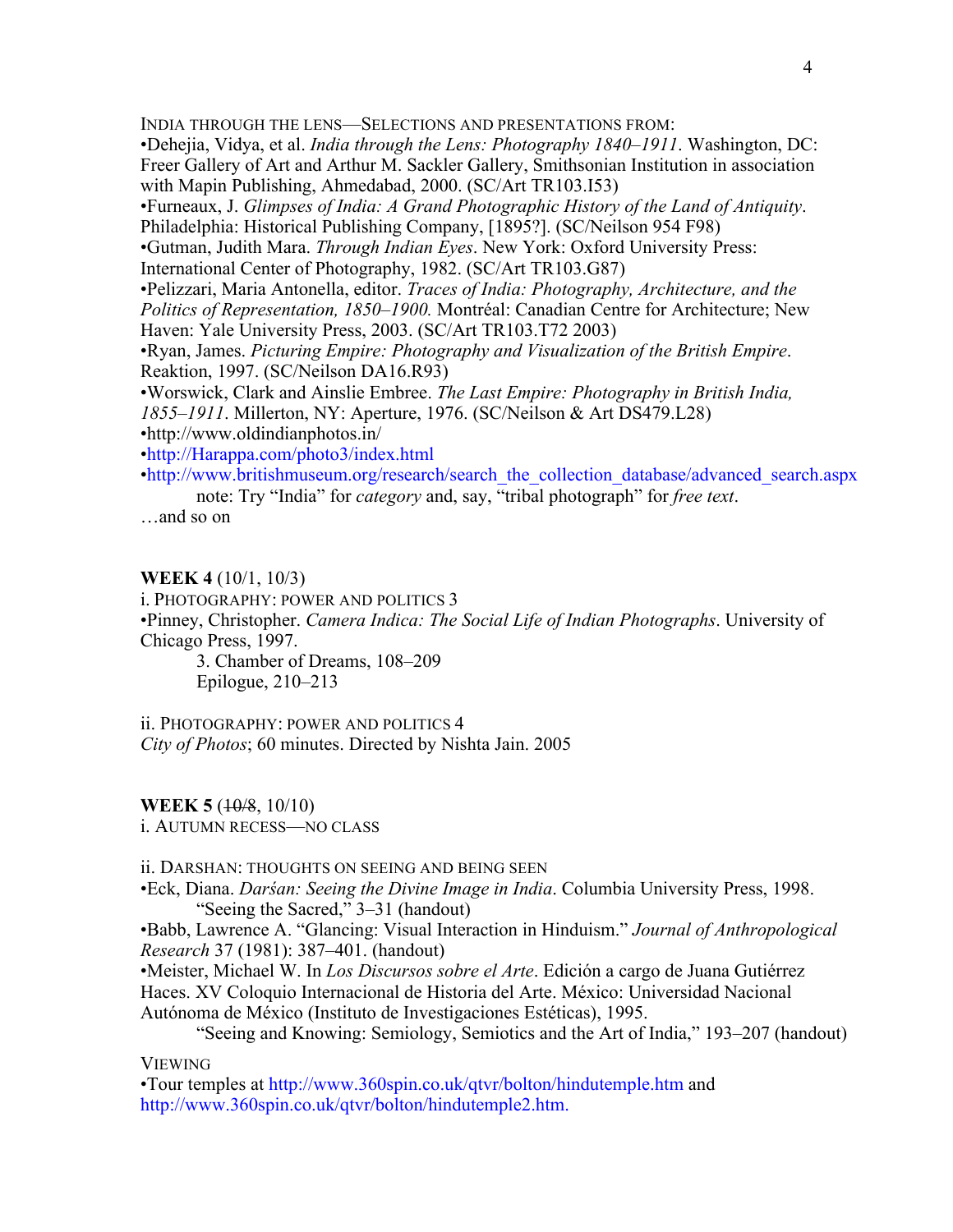# **WEEK 6** (10/15, 10/17)

i. THE POWER OF IMAGES

•Gell, Alfred. 1992. In *Anthropology, Art and Aesthetics*, edited by J. Coote and A. Shelton. Oxford: Clarendon Press.

"The Technology of Enchantment and the Enchantment of Technology," 40–66 •Rotman, Andy. 2003. "The Erotics of Practice: Objects and Agency in Buddhist Avadana Literature." *Journal of the American Academy of Religion* 71 (3): 555–578.

## **VIEWING**

Tour Sanchi at http://www.youtube.com/watch?v=JFrlTL4RB3s and http://www.shunya.net/Pictures/NorthIndia/Sanchi/Sanchi.htm.

# ii. THE CYBER POWER OF IMAGES

•Hawkins, Sophie. In *Image Journeys: Audio-Visual Media and Cultural Change in India*, ed. by Christiane Brosius and Melissa Butcher. New Delhi: Sage Publications, 1999.

"Bordering Realism: The Aesthetics of Sai Baba's Mediated Universe," 139–162 •Elison, William. 2012. Social Science Research Committee, Grant Proposal.

"Digital Darshan: Experiments in the Ethnography of Hindu Prayer,"  $1-13$ 

#### **VIEWING**

Take online darshan at http://www.ganesh.us/online-darshan.html.

# **WEEK 7** (10/22, 10/24)

i. LORD RAM AND MEDIATED RELIGION 1

•Pritchett, Fran. In Media and the Transformation of Religion in South Asia, edited by Lawrence A. Babb and Susan S. Wadley. Philadelphia: University of Pennsylvania Press, 1995.

"The World of *Amar Chitra Katha*," 76–106

•Rao, Subha and Pratap Mulick. *Valmiki's Ramayana.* Amar Chitra Katha. Bombay: India Bookhouse Limited, 1998.

entire book

**VIEWING** 

Explore ACK at http://www.amarchitrakatha.com/.

## ii. LORD RAM AND MEDIATED RELIGION 2

•Philip Lutgendorf. In *Media and the Transformation of Religion in South Asia*. Edited by Lawrence A. Babb and Susan W. Wadley. University of Pennsylvania Press, 1995.

"All in the (Raghu) Family: A Video Epic in Cultural Context," 217–253

•Mankekar, Purnima. *Screening Culture, Viewing Politics: An Ethnography of Television,* 

*Womanhood, and Nation in Postcolonial India*. Durham, NC: Duke University Press, 1999.

Excerpts from "Mediating Modernities: The *Ramayan* and the Creation of Community and Nation," 166–170, 199–204, 210–217

# **VIEWING**

Watch Ramanand Sagar's *Ramayan* (1986), episode 76: "Ram and Sita Meet" and "Sita's Trial By Fire" (39 minutes; http://onlineramayana.blogspot.com/).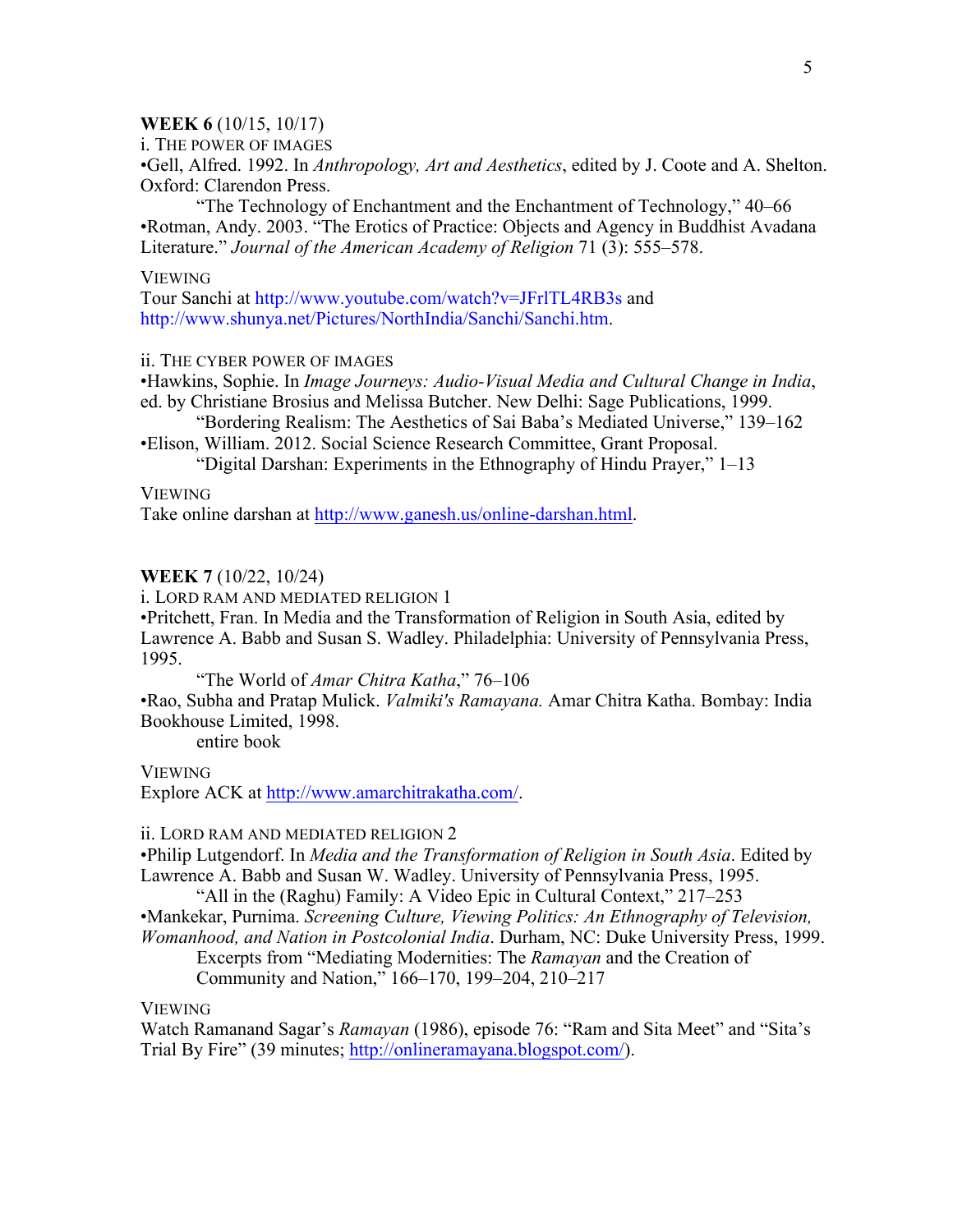## **WEEK 8** (10/29, 10/31)

i. LORD RAM AND MEDIATED RELIGION 3

•Kapur, Anuradha. In *Hindus and Others: The Question of Identity in India Today*. Edited by Gyanendra Pandey. Delhi: Viking Publishers, 1993.

"Deity to Crusader: The Changing Iconography of Ram," 74–109 •Davis, Richard. In *Contesting the Nation: Religion*, *Community*, *and the Politics of Democracy in India*. Edited by David Ludden. University of Pennsylvania Press, 1996.

"The Iconography of Rama's Chariot," 27–54

## **VIEWING**

Watch "Hey Ram Hey Ram – Lord Rama Prayer" (8 minutes; http://www.youtube.com/watch?v=v0s0anVD104).

#### ii. ART AND NATIONALISM

•Guha-Thakurta, Tapati. "Visualizing the Nation: The Iconography of a 'National Art' in Modern India." *Journal of Arts and Ideas* 27–28 (1995): 7–40.

•Zitzewitz, Karin. "The Secular icon: Secularist Practice and Indian Visual Culture." *Visual Anthropology Review* 24.1 (2008): 12–28.

## **WEEK 9** (11/5, 11/7)

i. PICTURING THE NATION 1

•Frietag, Sandra B. In *Pleasure and the Nation: The History, Politics, and Consumption of Public Culture in India*. Edited by Rachel Dwyer and Christopher Pinney. New Delhi: Oxford University Press, 2001.

"Visions of the Nation: Theorizing the Nexus Between Creation, Consumption, and Participation in the Public Sphere," 35–75

## **VIEWING**

•Paley, Nina. *Sita Sings the Blues*. 2008. 82 minutes. http://www.sitasingstheblues.com/

ii. PICTURING THE NATION 2

•Pinney, Christopher. "The Nation (Un)Pictured? Chromolithography and 'Popular' Politics in India, 1878–1995." *Critical Inquiry* 23 (Summer 1997): 834–867.

•Pinney, Christopher. In *Picturing the Nation: Iconographies of Modern India*, edited by Richard Davis. Delhi: Orient Longman, 2007.

"The Body and the Bomb: Technologies of Modernity in Colonial India," 51–65 (handout)

## **VIEWING**

View images of Bhagat Singh (http://www.christopherpinney.com/Bhagat\_Singh.php) and watch (at least some of) "Animated Movie For Kids - Shaheed Bhagat Singh – English" (40 minutes; http://www.youtube.com/watch?v=zg3fb\_lzFRw).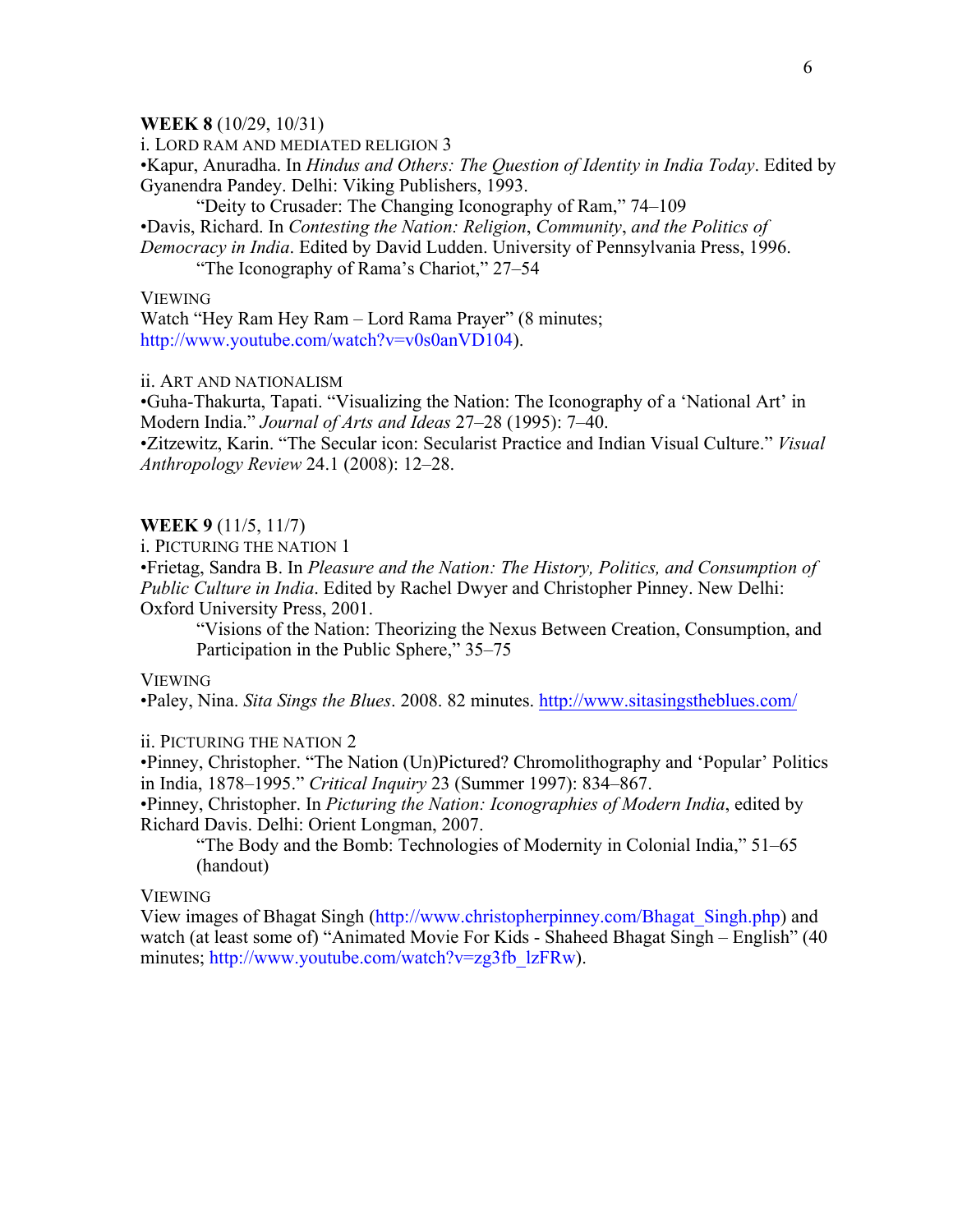# **WEEK 10** (11/12, 11/14)

i. PICTURING THE NATION 3

•Ramaswamy, Sumathi. *The Goddess and the Nation: Mapping Mother India*. Durham and London: Duke University Press, 2010.

Prologue: Yearning for Form, 1–12

- 1. Formal Concerns, 13–72
- 4. Enshrining the Map of India, 151–176

ii. PICTURING THE NATION 4

•Ramaswamy, Sumathi. *The Goddess and the Nation: Mapping Mother India*. Durham and London: Duke University Press, 2010.

- 5. Between Men, Map, and Mother 177–236
- 6. Daughters of India, 237–282

# **VIEWING**

See more images of Mother India! Sumathi Ramaswamy, "Artful Mapping in Bazaar India Cartographic Reflections on the Priya Paul Collection"

(http://tasveergharindia.net/cmsdesk/viewgallery.aspx?id=93&EId=116&ImageId=1).

# **WEEK 11** (11/19, 11/21)

i. PICTURING THE NATION 5

SCREENING OUTSIDE OF CLASS: *Rang de Basanti* (*Color it Saffron*); 157 minutes. In Hindi, Urdu, English, Punjabi, with subtitles. Directed by Rakeysh Omprakash Mehra. 2006.

Sunday, 7 pm (location to be announced)

•Aggarwal, Vidhu. "The Anti-Colonial Revolutionary in Contemporary Bollywood Cinema." *Comparative Literature and Culture* 12.2 (2010): 1–10.

ii. THANKSGIVING RECESS—NO CLASS

# **WEEK 12** (11/26, 11/28)

i. VISUAL PRESENTATION: DRESSING THE PART 1

•Tarlo, Emma. *Clothing Matters: Dress and Identity in India.* London: Hurst & Company, 1996.

- 2. Searching for a Solution in the late Nineteenth Century, 23–61
- 3. Gandhi and the Recreation of Indian Dress, 62–93
- 4. Is Khadi the Solution? 94–127

ii. VISUAL PRESENTATION: DRESSING THE PART 1

•Tarlo, Emma. *Clothing Matters: Dress and Identity in India.* London: Hurst & Company, 1996.

Preface, xvi–xxi

- 5. Questions of Dress in a Gujarati Village, 129–167
- 6. Some Brahman Dilemmas, 168–201